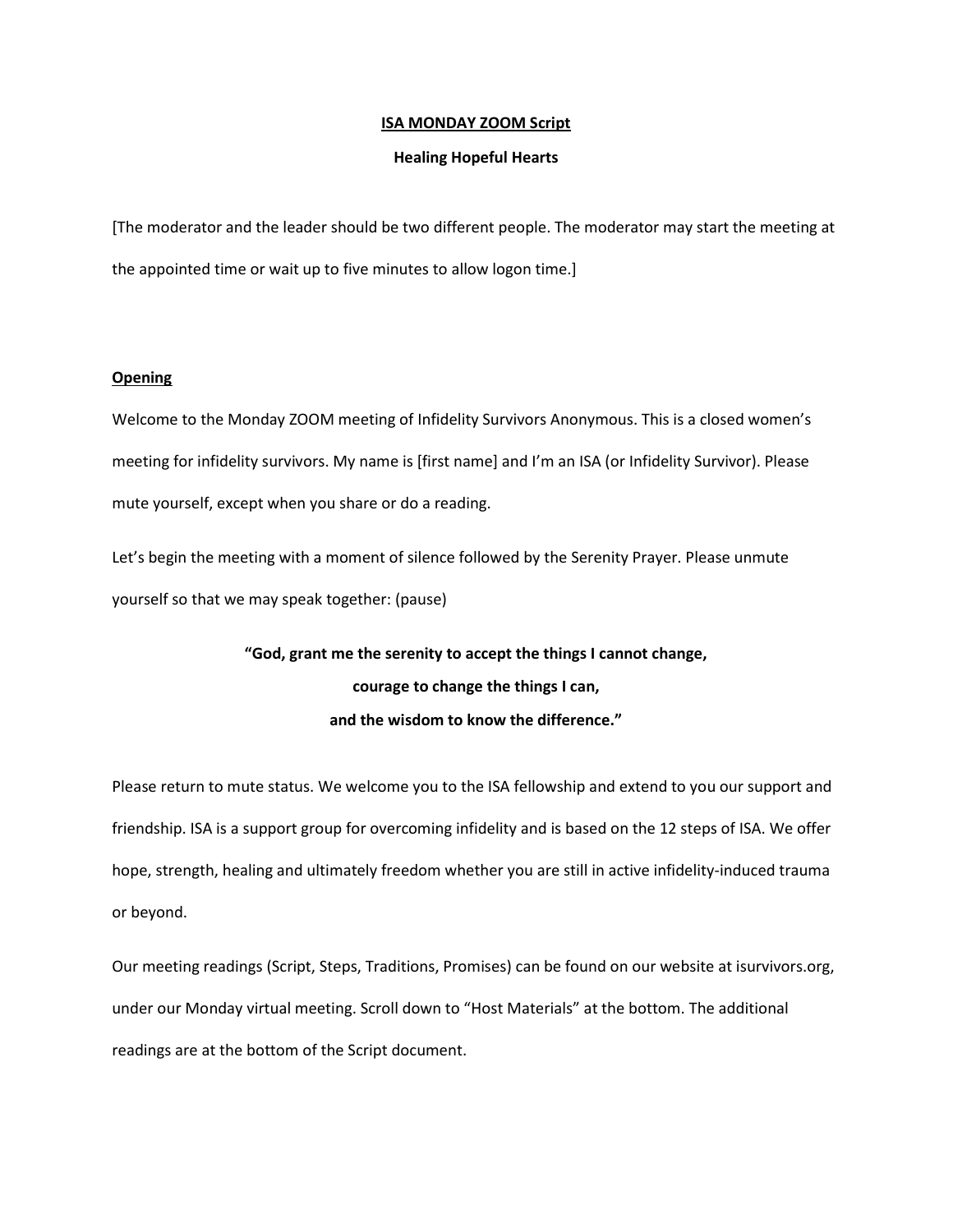Our  $7<sup>th</sup>$  tradition states that every ISA group ought to be fully self-supported, declining outside contributions. Please note that our homepage has a [Donate] button. Donations are private and are used for meeting expenses and operating costs, including our Zoom subscription. We suggest \$1-\$2 per meeting and newcomers are not asked to donate. Please donate as you can and if you are unable to do so, keep coming back!

- Would someone please put the donation link in the Chat section of our meeting?
- Will someone please state your first name and read the **ISA 12 Steps**? [Pause for reading.]

We have experienced painful betrayals, and it's our choice to decide what we do with these experiences. We are empowered individuals, and when we take care of ourselves, we can learn and grow from our experiences. When we work on our own recovery and rely on our Higher Power, we reduce the likelihood of something similar happening to us in the future and know what to do if it were to happen again.

ISA is an anonymous fellowship. Everything that is said, in our meetings and between members, must be held in confidence. By opening up to ourselves and each other, without fear of judgment, we help each other in the journey of recovery.

**•** Will someone please say your first name and read the **ISA Tradition of the month**? [Pause for reading.]

Please note the chat section of ZOOM. If you welcome contact from other ISAs, you may share your name and phone number. We encourage you to find a sponsor for recovery. If there is anyone willing to sponsor at this time, would you please put a note in the Chat section next along with your phone number letting other members know? If there are not enough sponsors, choosing a recovery partner or an accountability partner is recommended. A recovery partner is someone you work the Steps with and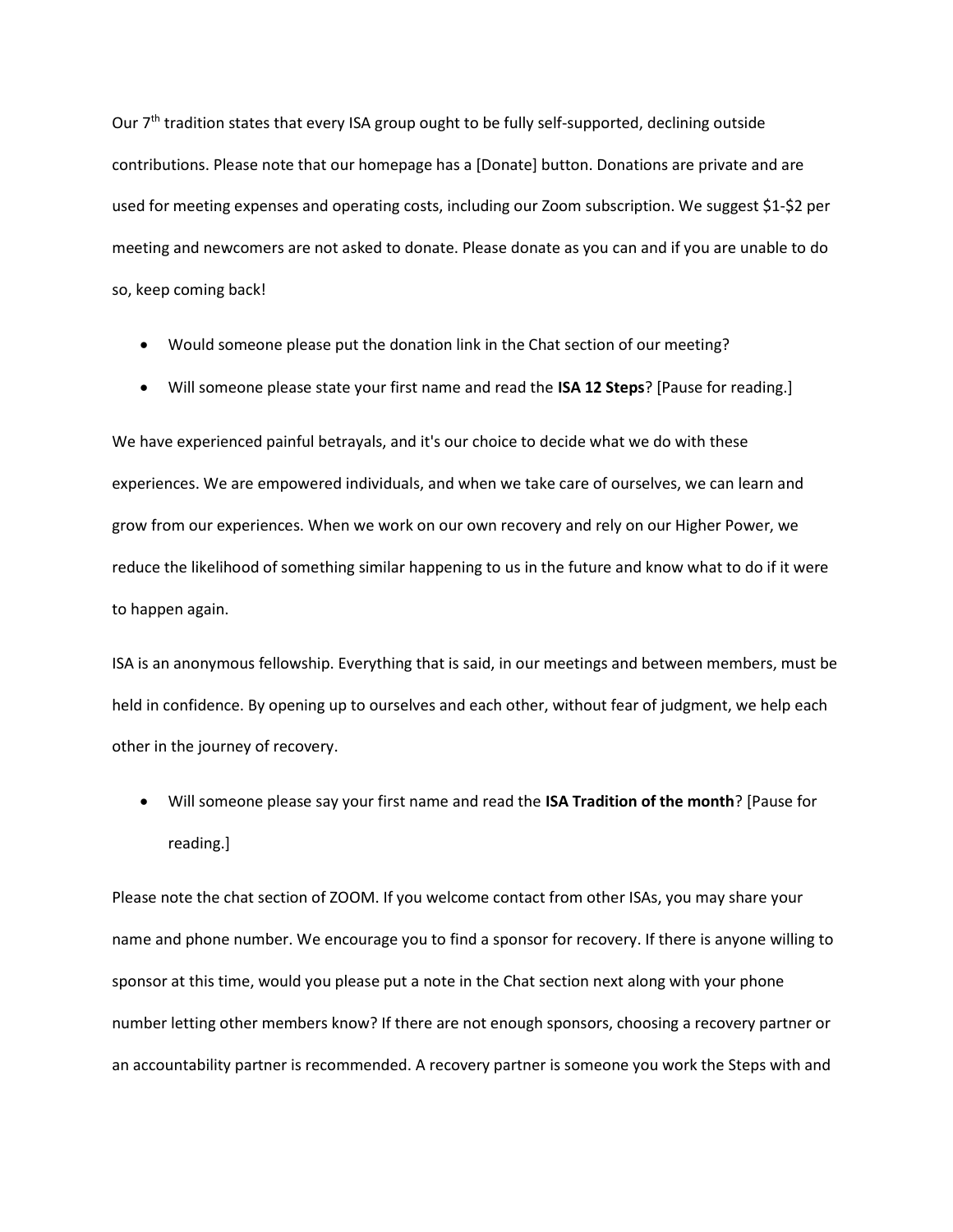an accountability partner is someone you choose to hold yourself accountable to. If you hear someone you relate to, please take their number and feel free to contact them.

**Example 3** Is there anyone at this meeting for the first time? If so, would you **please turn on your camera, unmute and state your first name** so that we may welcome you? [extend a welcome]

We share our own experience, strength and hope with the group. We disclose in a general way what we used to be like, what happened, and what we are like now. Instead of the problem we focus on the solution. We use "I" statements, instead of "You" or "We" statements, because it forces us to take responsibility for our own beliefs and behaviors. It also makes the meeting safe for others who may disagree or have had different experiences. Please refrain from naming therapists, treatment centers, books or other details that may be viewed as promotion. This information can be discussed after the meeting has closed, during fellowship.

We respect other 12-step programs, but limit our sharing to issues related to ISA.

In this meeting we do not engage in crosstalk. Crosstalk means to interrupt or to directly respond to the shares of others or mention a member's name.

While sharing, you may ask for feedback. Feedback is given only after the formal meeting has closed, and fellowship begins. Unsolicited advice-giving and telling people what to do without their permission is strongly discouraged.

Today is the [1st – 5th] Monday of the month. We will be reading from and discussing

1st Monday – Al-Anon's *Paths to Recovery* (**Step** that correlates to the month) or from *ISA 12 Step Worksheets*

2nd Monday – *The Language of Letting Go* 

\_\_\_\_\_\_\_\_\_\_.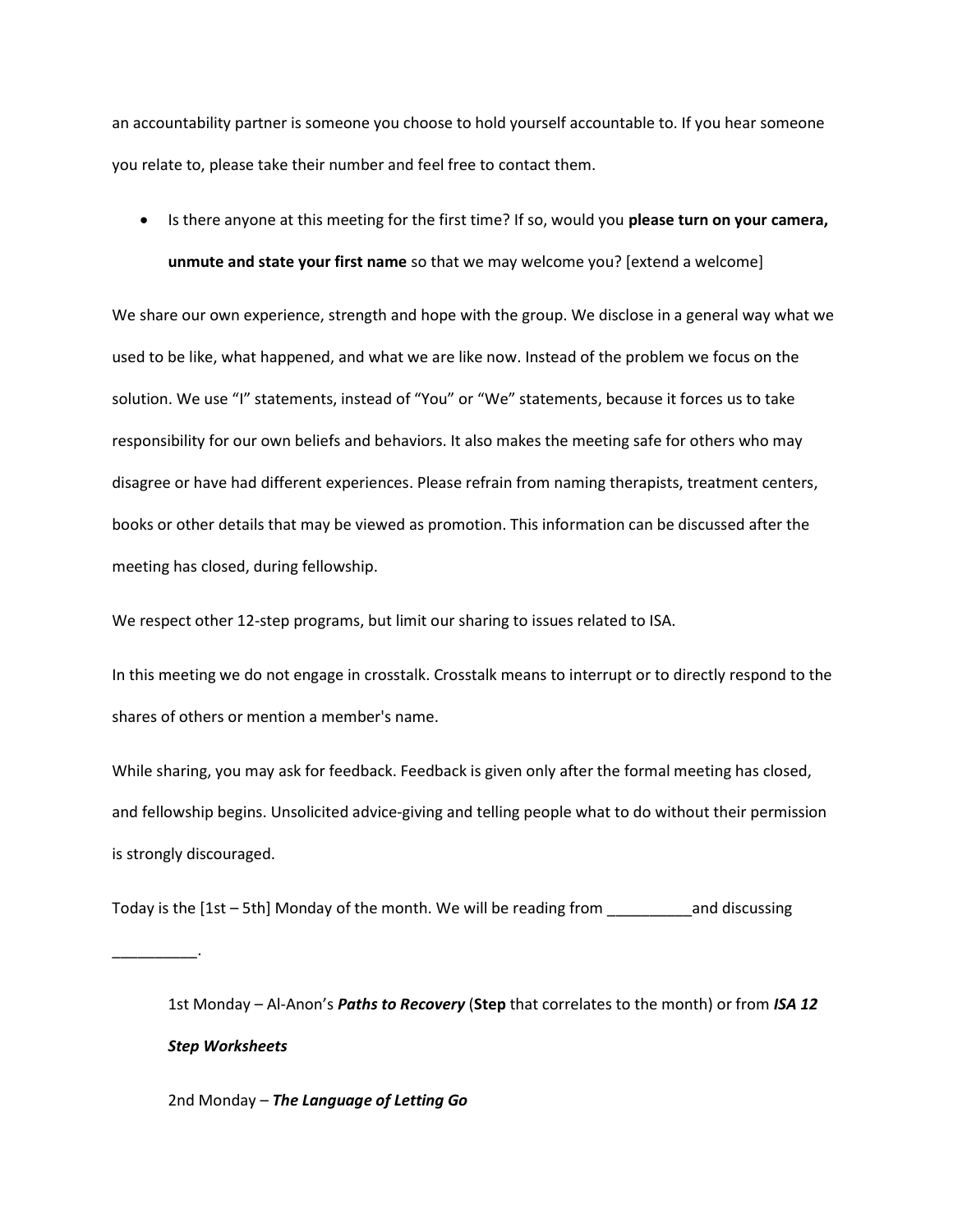3rd Monday – Al-Anon's *Paths to Recovery* (**Tradition** that correlates to the month)

4th Monday – *The Language of Letting Go* 

{5th Monday – *The Language of Letting Go*}

• This week's leader is... [Introduce the meeting leader and allow for their reading and share.]

The meeting is now open for sharing. You may share on the topic, do a check-in, and ask for feedback if you wish. Please state muted while others share and remember to time yourself for **5 minutes**. [Allow for sharing and record who asks for feedback.]

## **Closing [5 minutes before ending time]**

The time to share has ended. The opinions expressed here were those of the people who gave them. Take what is useful and leave the rest. Remember, what you hear at this meeting, and who attends, is confidential. It is not for public disclosure or gossip. Please, respect the privacy of those who shared with us today.

If you are like us, finding others that understand is a great comfort. [If there were newcomers, read: "To our newcomers, we are glad you are here today. We invite you to stay after the meeting for fellowship and answer any questions you may have. There is not one of us here who does not remember what it felt like to attend our first meeting."]

Through the process of reaching out, we begin to get to know one another and understand that although we are all different, we can see that the program works, and that there is no circumstance too challenging to be improved and no sorrow too great to be lightened. Support is a vital part of our recovery.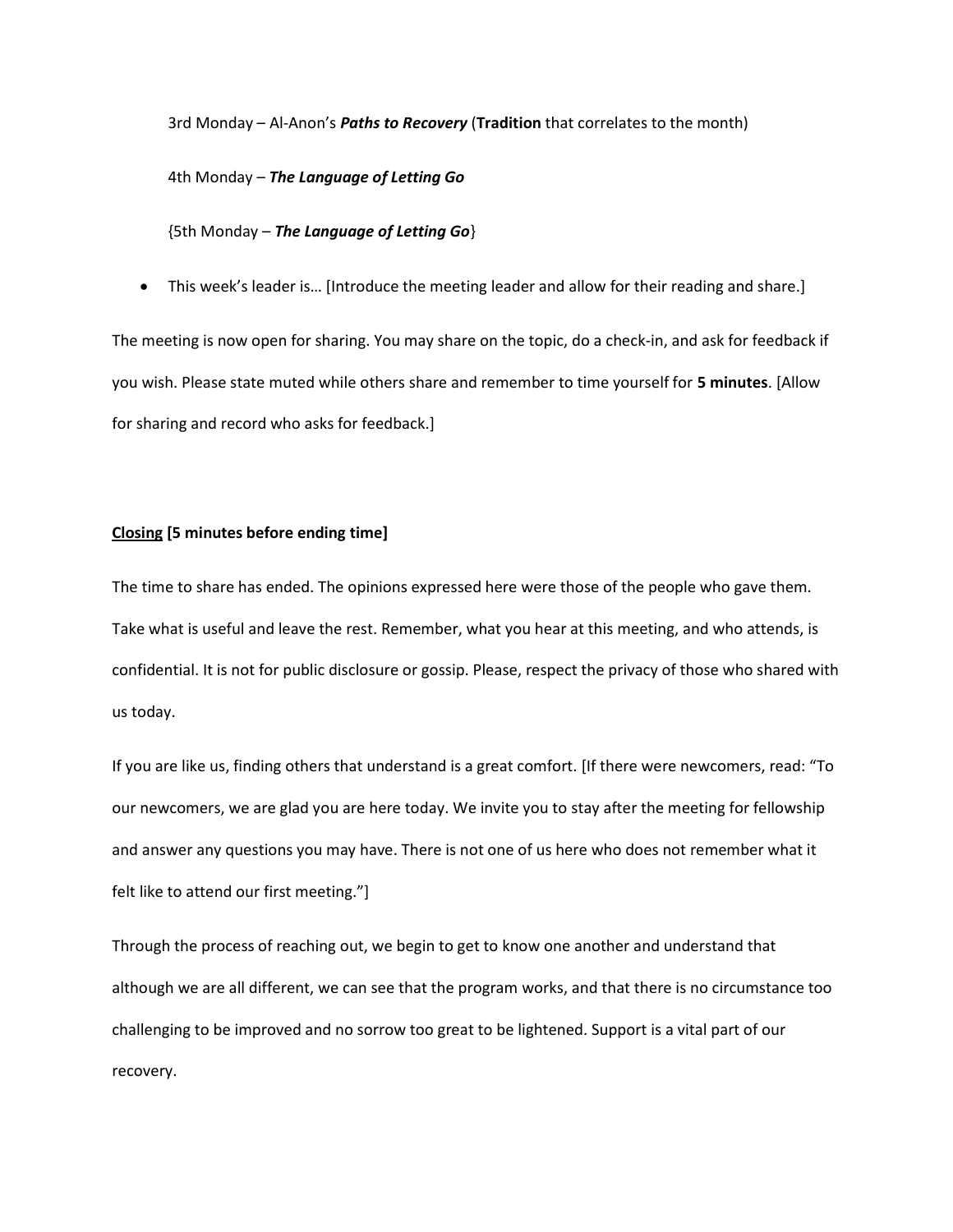- **•** Will someone please state your first name and read the **Promises of ISA**? [Pause for reading.]
- **•** Are there any ISA related **announcements**? [Pause for responses.]

[Announce if needed: "We will hold an ISA group conscience on \_\_\_\_\_\_\_\_\_ after the formal meeting has ended to discuss \_\_\_\_\_\_\_\_\_\_\_."]

- **•** Is there anyone who will volunteer to **moderate** the meeting next week? [Record in the GroupMe.]
- x Is there anyone who will volunteer to **lead** (read and do the first share) next week? [Record in the GroupMe.]
- If there is anyone who would like to be added to the GroupMe app to stay updated and connected outside of this meeting, please state that request next to your phone number in the CHAT section of this meeting.

Please unmute and join me in the closing Serenity Prayer:

**"God, grant me the serenity to accept the things I cannot change,** 

**courage to change the things I can,** 

# **and the wisdom to know the difference."**

# followed by **"Keep coming back, it works if you work it and you're worth it!"**

Now is the time for fellowship. We reserve the first few minutes for newcomers to ask questions. A newcomer is someone in their first 30 days of meeting attendance. After that, we can provide feedback as requested. Then all are welcome to chat. Please refrain from giving unsolicited feedback or advice to other members.

• Do any newcomers have any questions or need feedback?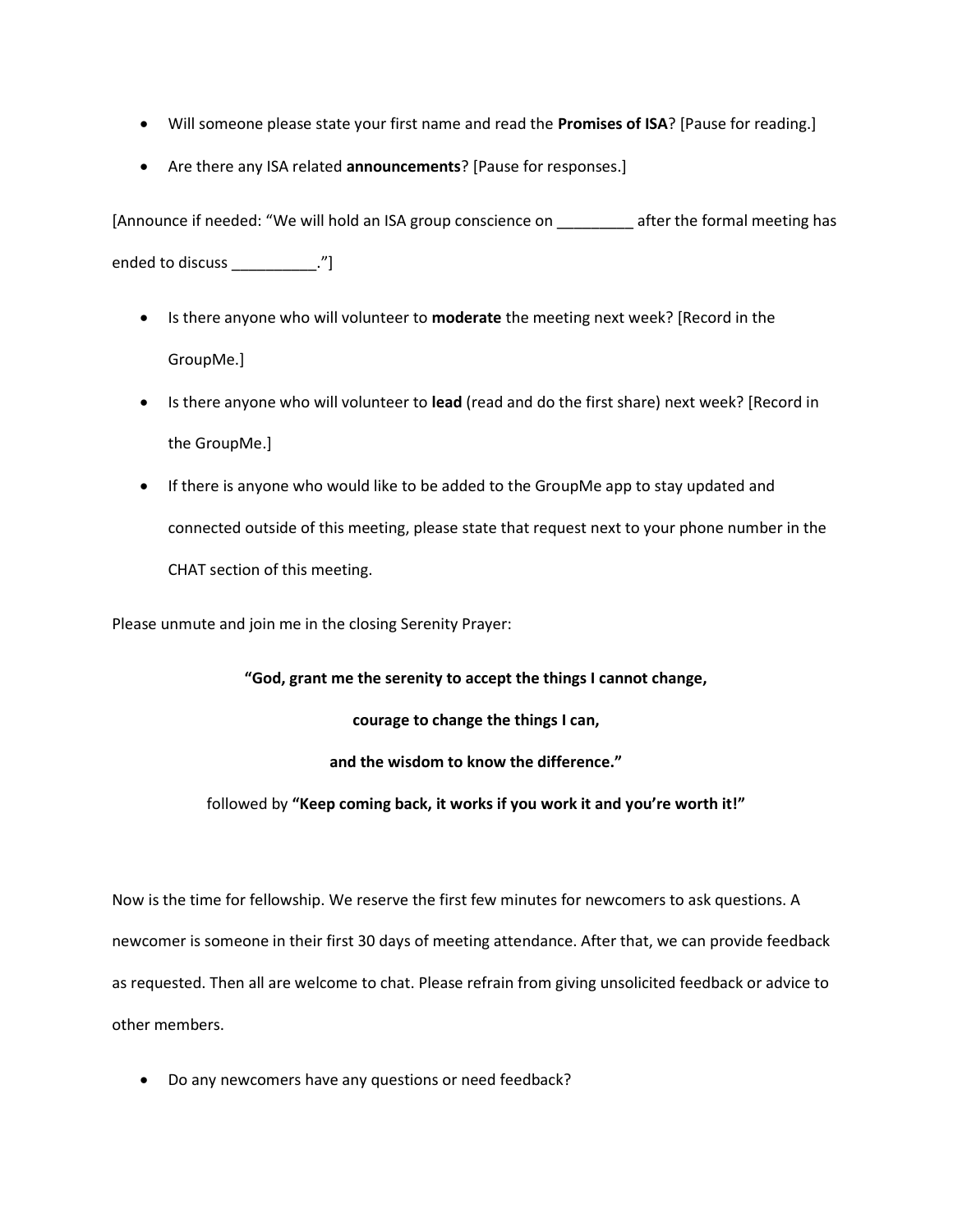- \_\_\_\_\_\_\_\_\_\_\_\_\_ has asked for feedback. Does anyone wish to give her feedback? (Repeat until all feedback requests are addressed.
- Now it is open for anyone to talk.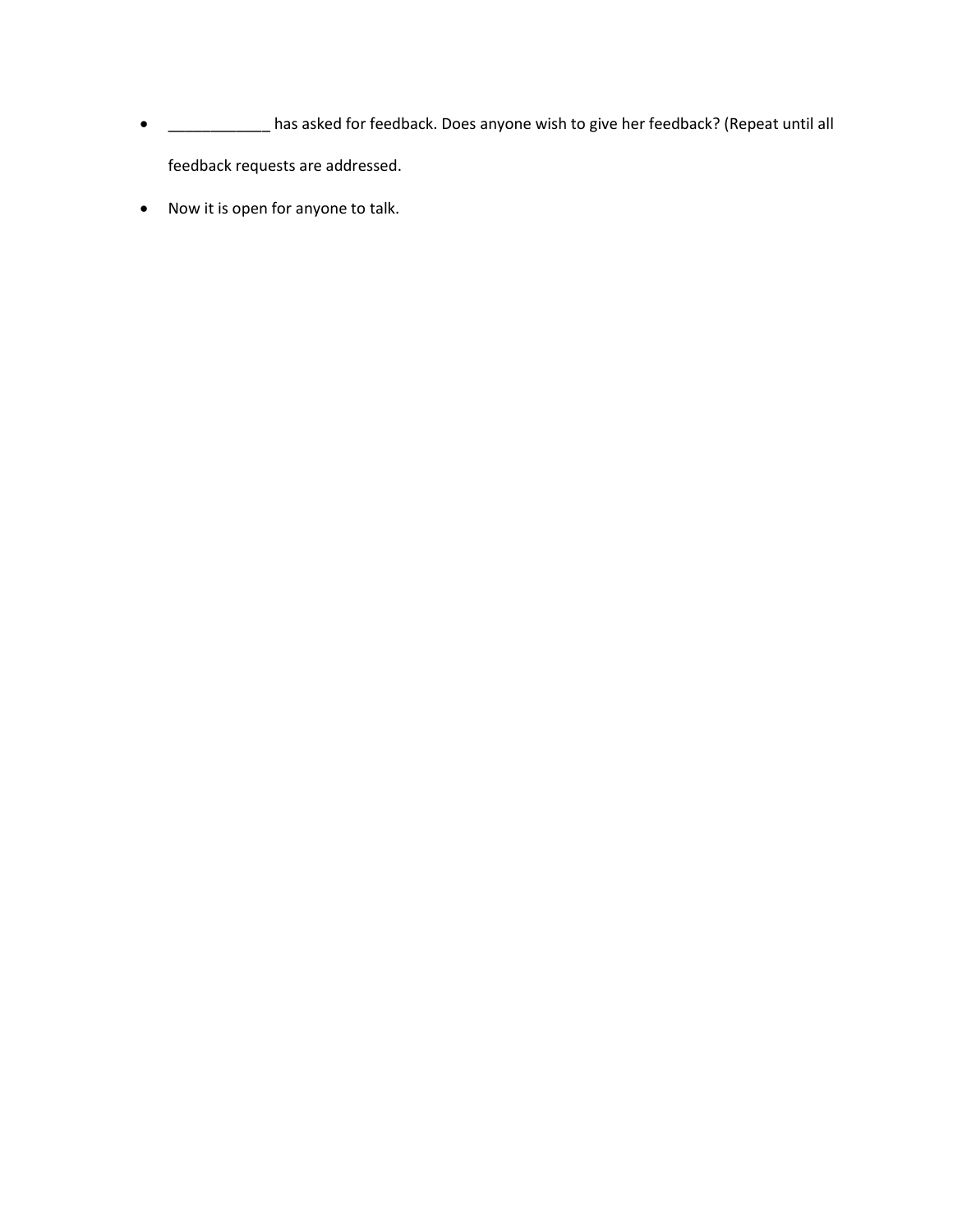# **The 12 Steps of ISA**

## **Step One**

We acknowledged our powerlessness over other people's sexual behavior – that our lives had become unmanageable.

## **Step Two**

Came to believe that a loving Power greater than ourselves could restore us to sanity.

## **Step Three**

Made a decision to turn our will and our lives over to the care of a Higher Power of our own understanding.

## **Step Four**

Made a searching and fearless moral inventory of ourselves.

## **Step Five**

Admitted to our Higher Power, ourselves and to others the exact nature of our strengths and weaknesses.

## **Step Six**

Were entirely ready to have our Higher Power remove all our unhealthy behaviors and beliefs.

## **Step Seven**

Humbly asked our Higher Power to remove our shortcomings.

## **Step Eight**

Made a list of the people we had harmed, and became willing to make amends to them all.

## **Step Nine**

Made direct amends to such people, except when to do so would injure them or others.

# **Step Ten**

Continued to take personal inventory. When we were wrong, we promptly admitted it.

## **Step Eleven**

Sought through prayer and meditation to improve our conscious contact with our Higher Power, praying only for knowledge of our Higher Power's will for us and the power to carry that out.

## **Step Twelve**

Having had a spiritual awakening as the result of these steps, we tried to carry this message to other infidelity survivors, and to practice these principles in all areas of our lives.